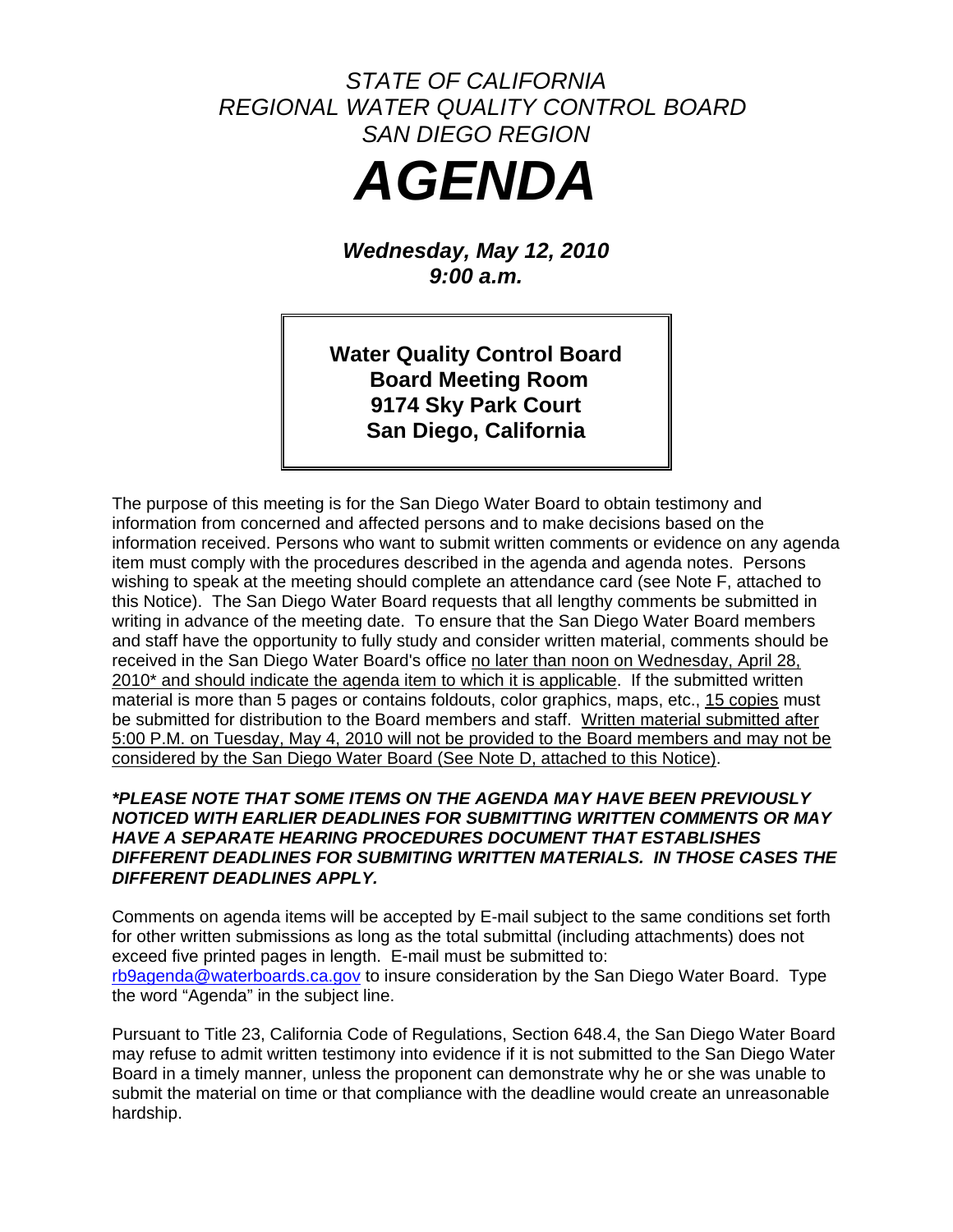NOTE D, attached to this Notice, refers to the procedures that will be followed by the San Diego Water Board in contested adjudicatory matters if a separate Hearing Procedures Document has not been issued for a particular agenda item. Parties requesting an alternate hearing process must do so in accord with the directions in NOTE D. Any such request, together with supporting material, must be received in the San Diego Water Board's office no later than noon on Wednesday, April 28, 2010.

**Copies of the agenda items to be considered by the San Diego Water Board are posted on the San Diego Water Board's website at** 

**[http://www.waterboards.ca.gov/sandiego/board\\_info/agendas](http://www.waterboards.ca.gov/sandiego/board_info/agendas)**

*Except for items designated as time certain, there are no set times for agenda items. Items may be taken out of order at the discretion of the Chairman.*

- 1. Roll Call and Introductions
- 2. PUBLIC FORUM: Any person may address the Board regarding a matter within the Board's jurisdiction that is not related to an item on this Meeting agenda and is not scheduled for a future Meeting. **Comments will generally be limited to three minutes, unless otherwise directed by the Chair**. Any person wishing to make a longer presentation should contact the Executive Officer at least ten days prior to the meeting.
- 3. Minutes of Board Meetings: February 10, 2010 and April 14, 2010. (The Board lacked a quorum on April 14, 2010 so did not hold a meeting and took no action, but heard informational items.)
- 4. Chairman's, Board Members', State Board liaison's and Executive Officer's Reports: These items are for Board discussion only. No public testimony will be allowed, and the Board will take no formal action.

#### *Consent Calendar: Items 5 through 12 are considered non-controversial issues. (NOTE: If there is public interest, concern or discussion regarding any consent calendar item or a request for a public hearing, then the item(s) will be removed from the consent calendar and considered after all other agenda items have been completed.)*

- 5. Waste Discharge Requirements Revision: Barrett Lake Mobile Home Park, San Diego County (Ownership change) (Tentative Addendum No. 2 to Order No. 94-142) *(Cathryn Henning)*
- 6. NPDES Permit Recission: Mountain Water Ice Company, Oceanside, San Diego County - An Order Rescinding Order No. R9-2005-0015, NPDES Permit No. CA0108391 and Time Schedule Order No. R9-2009-0047 (Tentative Order No. R9-2010-0028) *(Joann Cofrancesco)*
- 7. NPDES Permit Reissuance: Waste Discharge Requirements for the Sweetwater Authority, Richard A. Reynolds Desalination Facility, discharge to the Lower Sweetwater Basin, San Diego County. (Tentative Order No. R9-2010-0012, NPDES Permit No. CA0108952) *(Michelle Mata)*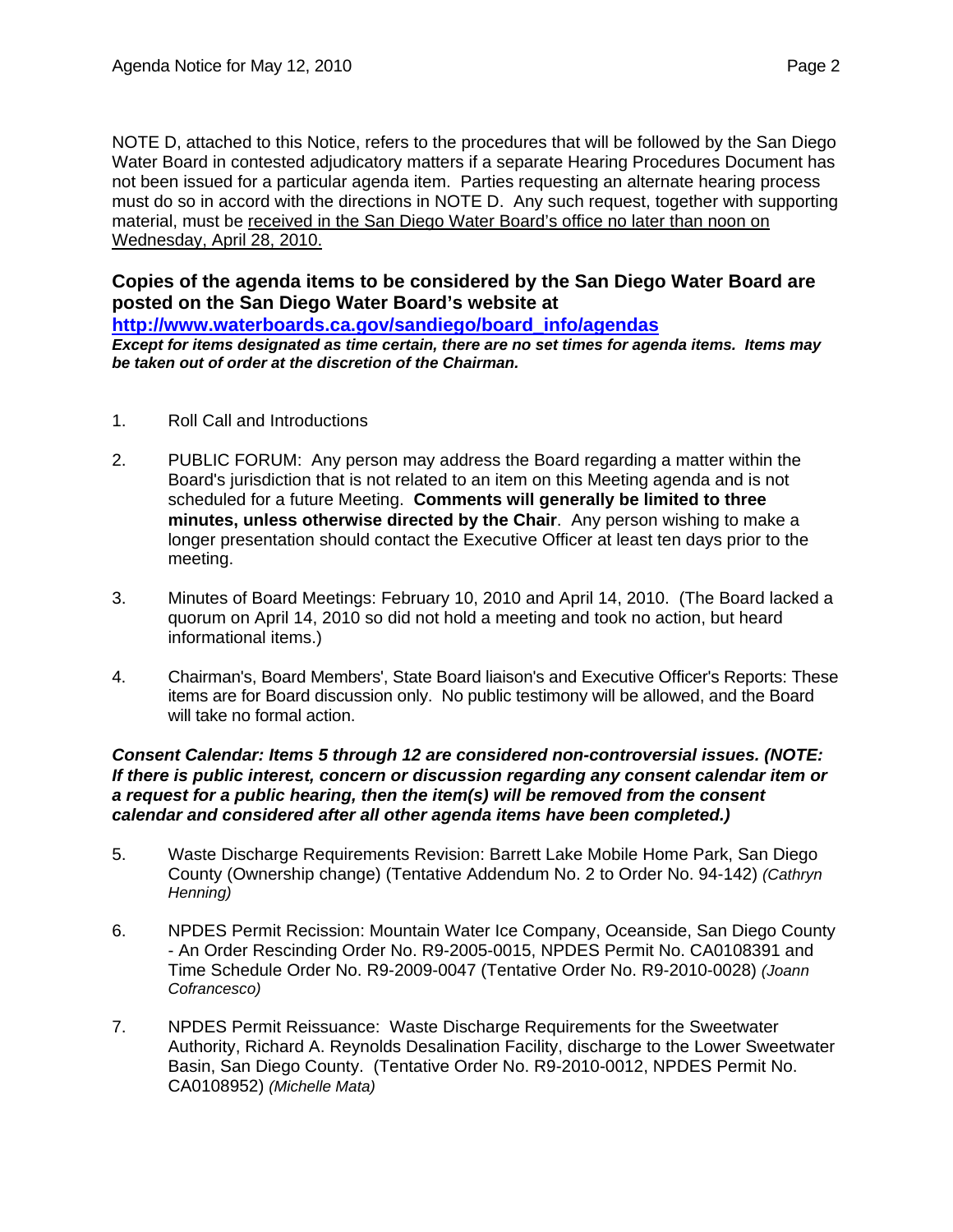8. Administrative Civil Liability against the County of San Diego Municipal Storm Water Program. The San Diego Water Board will consider adoption of a tentative Order that would accept an offer to settle administrative civil liability proposed in Complaint No. R9- 2009-0089 for violation of construction storm water "wet season" requirements within the San Diego Municipal Storm Water Permit, Order No. R9-2007-0001. The proposed settlement supports the assessment of \$57,350. If the San Diego Water Board rejects the tentative Order, the matter may be rescheduled to a future public hearing at which

time the San Diego Water Board will receive evidence and testimony and consider

assessment of liability. (Tentative Order R9-2010-0025) *(Frank Melbourn)*

- 9. Administrative Civil Liability against the San Diego Unified School District, Bell Jr. High Landfill. The San Diego Water Board will consider adoption of a tentative Order that would accept an offer to settle administrative civil liability proposed in Complaint No. R9- 2009-0175 for failure to submit semi-annual monitoring reports required by Order No. 97-11, General Waste Discharge Requirements for Post-Closure Maintenance of Inactive Nonhazardous Waste Landfills within the San Diego Region. The proposed settlement supports the assessment of \$155,000. If the San Diego Water Board rejects the tentative Order, the matter may be rescheduled to a future public hearing at which time the San Diego Water Board will receive evidence and testimony and consider assessment of liability. (Tentative Order R9-2010-0020) *(Rebecca Stewart)*
- 10. Administrative Civil Liability against the City of Carlsbad, Agua Hedionda Creek Emergency Dredge Project. The San Diego Water Board will consider adoption of a tentative Order that would accept a settlement reached in response to Notice of Violation No. R9-2008-0099 for alleged violations of Water Quality Certification No. 06C-0007. The proposed settlement supports the assessment of \$47,647 and requires the purchase of 3.58 acres of habitat mitigation. If the San Diego Water Board rejects the tentative Order, the matter may be rescheduled to a future public hearing at which time the San Diego Water Board will receive evidence and testimony and consider assessment of liability. (Tentative Order R9-2010-0008) *(Frank Melbourn)*
- 11. Administrative Civil Liability against the County of Riverside Municipal Storm Water Program. The San Diego Water Board will consider adoption of a tentative Order that would accept an offer to settle administrative civil liability proposed in Complaint No. R9- 2009-0026 for violations of Order No. R9-2004-0001. The proposed settlement supports the assessment of \$234,291. If the San Diego Water Board rejects the tentative Order, the matter may be rescheduled to a future public hearing at which time the San Diego Water Board will receive evidence and testimony and consider assessment of liability. (Tentative Order R9-2010-0008) *(Christina Arias)*
- 12. NPDES Permit Revision: Carlsbad Desalination Project discharge to the Pacific Ocean via the Encina Power Station Discharge Channel, transfer of responsibility of Order No. R9-2006-0065, NPDES No. CA0109223, including implementation of the Flow, Entrainment and Impingement Minimization Plan, from Poseidon Resources Corporation to Poseidon Resources (Channelside) LLC (Tentative Order No. R9-2010-0073) (*Michelle Mata*)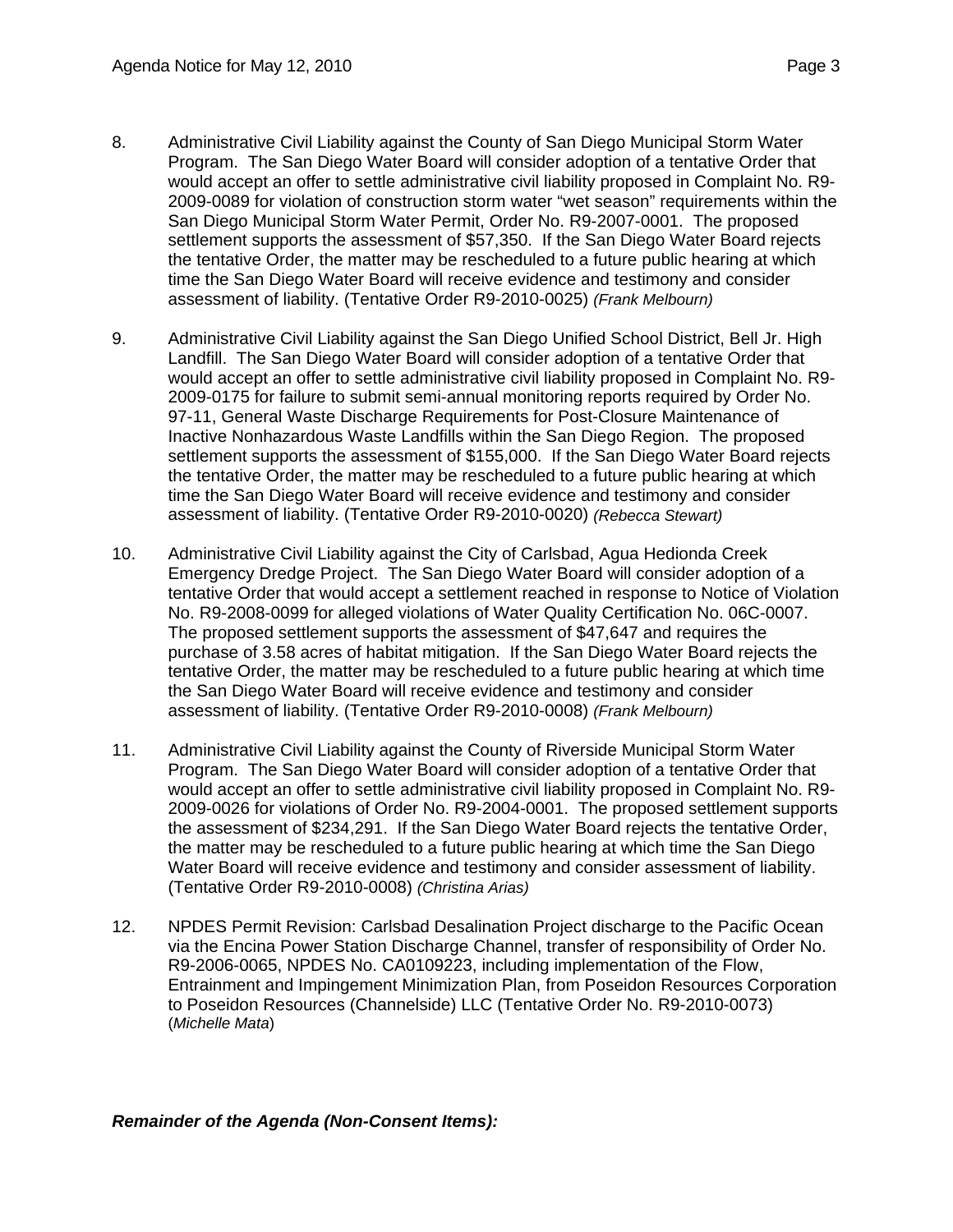- 13. NPDES Permit Termination: Dynegy South Bay LLC, South Bay Power Plant Discharge to San Diego Bay, Order No. R9-2004-00154, NPDES No. CA0001368 The San Diego Water Board will consider adoption of Tentative Order No. R9-2010-0062 as proposed by staff. Alternatively, after hearing the evidence and testimony, the Board may decide to modify the Tentative Order to terminate the NPDES permit earlier than staff recommends, or the Board may decide not to take an action. Please note that the deadline for submitting written comments on this item was April 21, 2010 at noon in accordance with the Notice of Public Hearing which can be found at [http://www.waterboards.ca.gov/sandiego/water\\_issues/programs/npdes/southbay\\_power](http://www.waterboards.ca.gov/sandiego/water_issues/programs/npdes/southbay_power_plant/docs/updates_032310/Final_Public_Hearing_Notice_South_Bay_Power_Plant_May_2010.pdf) plant/docs/updates\_032310/Final\_Public\_Hearing\_Notice\_South\_Bay\_Power\_Plant\_M ay 2010.pdf . The designated parties will be notified in advance how much time will be allowed for presentations. Interested persons are generally permitted 3 minutes to speak, but the time allowed may be modified at the discretion of the Chair. (Tentative Order No. R9-2010-0062) (*Kristin Schwall*) *(TIME CERTAIN: 10:00 A.M.)*
- 14. Waste Discharge Requirements: United States Marine Corps, Las Pulgas Landfill, Marine Corps Base Camp Pendleton (Update of current waste discharge requirements in response to the design report for the Phase II lateral expansion of the landfill and in response to evidence of a release from the unlined portion of the landfill) (Tentative Order No. R9-2010-0004) *(Amy Grove)*
- 15. Adoption of Emergency, Abandoned, and Recalcitrant Annual Priority Site List: Former Santa Ysabel Chevron Service Station (Resolution No. R9-2010-0063) *(Craig Carlisle & Susan Pease)*
- 16. NPDES Permit Reissuance: U.S. Navy, Naval Base Coronado, San Diego County Amendment to Order No. R9-2009-0081 for Steam Condensate Discharges (Tentative Order No. R9-2010-0057) *(Vicente Rodriguez)*
- 17. Informational Item: Groundwater Cleanup Activities at Marine Corps Base Camp Pendleton. Regional Board staff will provide a summary of the cleanup programs, status update on recent progress, and an explanation of current issues impacting groundwater at the only Federal Superfund Site in Region 9. (*Cheryl Prowell*)
- 18. *Closed Session* Discussion of Ongoing Litigation [Authorized under Government Code Section 11126, subd. (e)] The San Diego Water Board may meet in closed session to discuss ongoing litigation for the following cases:

# **Civil Actions**

- a. *People of the State of California Ex Rel. the Regional Water Quality Control Board, San Diego Region v. Carlos Marin, an individual in his capacity as Commissioner of the International Boundary and Water Commission, United States Section, et al.,* Complaint for Violations of the Clean Water Act and Related State Law Claims. United States District Court, Southern District of California, Case No. 01-CV-027BTM(JFS) (filed February 2001). *(David Gibson)*
- b. *Surfrider Foundation v. California Regional Water Quality Control Board -- San Diego Region and California State Water Resources Control Board; (Cabrillo Power I, LLC, Real Party-in-Interest)*, Petition for Writ of Mandate. San Diego County Superior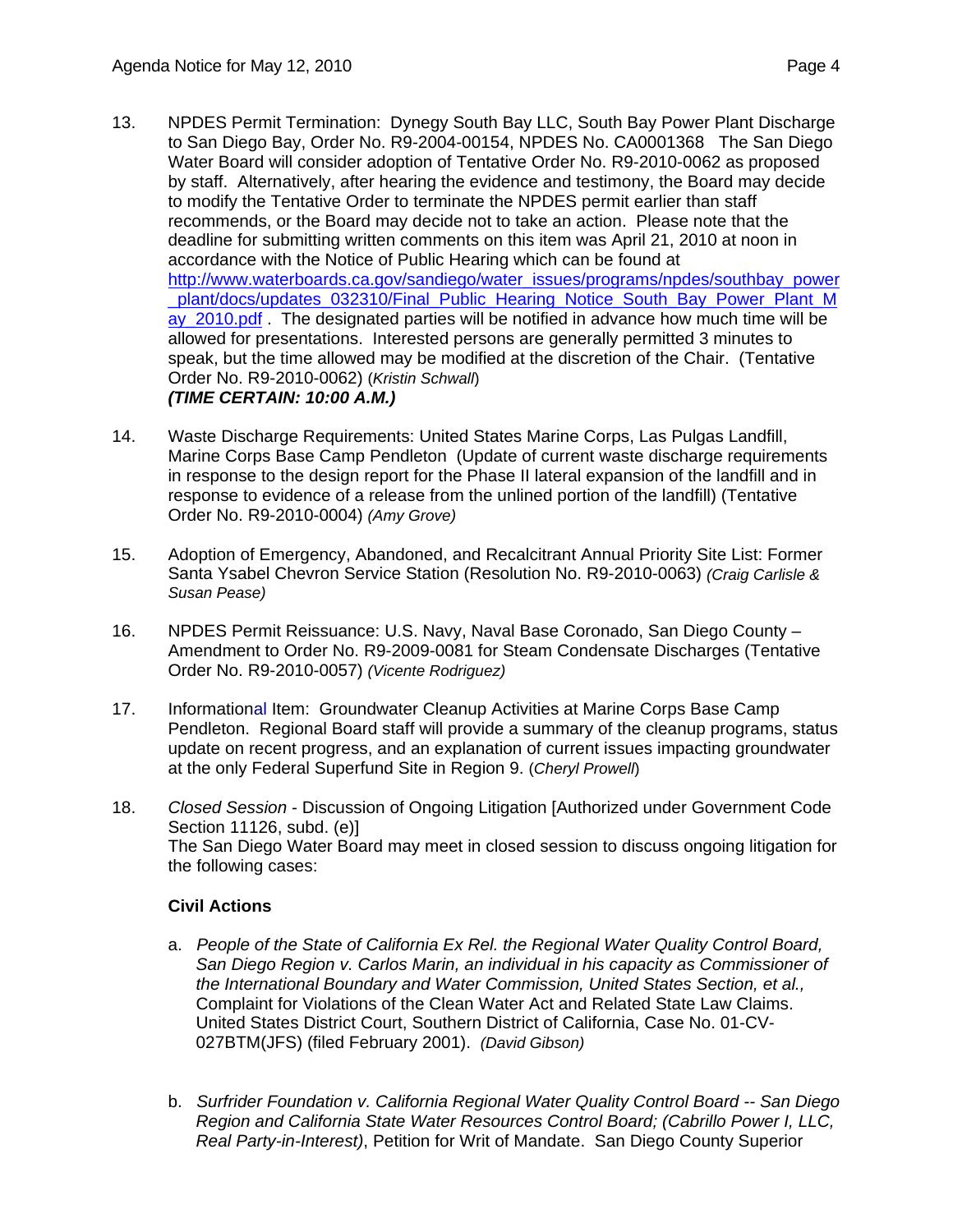Court, Case No. 37 2007-00069621-CU-PT-CTL (filed July 2007). *(Brian Kelley)*

- c. *William G. Dickerson and Heidi Dickerson, Husband and Wife; Larry Gunning and Penelope L. Gunning, Husband and Wife; and Perry & Papenhausen, Inc., a California Corporation v. San Diego Regional Water Quality Control Board, a Public Entity*, Petition for Writ of Mandate. San Diego County Superior Court, Case No. 37- 2007-00075846-CU-WM-CTL (filed September 2007). *(Frank Melbourn)*
- *d. In re: Test Claim on California Regional Water Quality Control Board, San Diego Region, Order No. R9-2007-001, (NPDES No. CAS0108758) Waste Discharge Requirements for Discharges of Urban Runoff from the Municipal Separate Storm Sewer Systems (MS4s) Draining the Watersheds of the County of San Diego, the Incorporated Cities of San Diego County, the San Diego Unified Port District, and the San Diego County Regional Airport Authority adopted on January 24, 2007. Test Claim filed by San Diego County, et al., with Commission on State Mandates, No. 07-TC-09* (filed June 2008). *(Catherine George Hagan)*
- *e. William and Lori C. Moritz v. California Regional Water Quality Control Board, San Diego Region,* Petition for Writ of Mandate. San Diego County Superior Court, Case No. 37-2009-00093097-CU-WM-CTL (filed June 2009) *(Christopher Means)*

#### **Petitions for Review Pending Before State Water Resources Control Board**

- *f.* Petition of NRDC, Inc. (Waste Discharge Requirements Order No. R9-2007-001 [NPDES No. CAS0108758] for Urban Runoff Discharges from the Municipal Storm Systems in the Incorporated Cities of San Diego, San Diego Unified Port District, and San Diego Regional Airport Authority, SWRCB/OCC File A-1830(c), filed February, 2007 (in abeyance).
- *g.* Petition of Natural Resources Defense Council and San Diego Coastkeeper (Executive Officer Approval of Countywide Model Standard Urban Stormwater Mitigation Plan for Development Applications), SWRCB/OCC File A-2010, filed April 2009 (in abeyance). *(Eric Becker)*
- *h.* Petition of Department of the Navy (Waste Discharge Requirements Order No. R9- 2009-0081 [NPDES No. CA0109185] for the United States Department of the Navy, Naval Base Coronado, San Diego County), SWRCB/OCC File A-2032, filed July 2009. *(Vicente Rodriguez)*
- *i.* Petition of South Coast Water District and South Orange County Wastewater Authority (Administrative Civil Liability Order No. R9-2009-0048 for South Orange County Wastewater Authority, South Coast Water District Groundwater Recovery Facility, San Diego County), SWRCB/OCC File A-2035, filed July 2009. *(Jeremy Haas)*
- *j.* Petition of La Costa Town Square, LLC (Denial of Clean Water Act section 401 Water Quality Certification, La Costa Town Square Project, Application 09C-043, San Diego County), SWRCB/OCC File A-2039, filed August 2009 (in abeyance). *(Chiara Clemente)*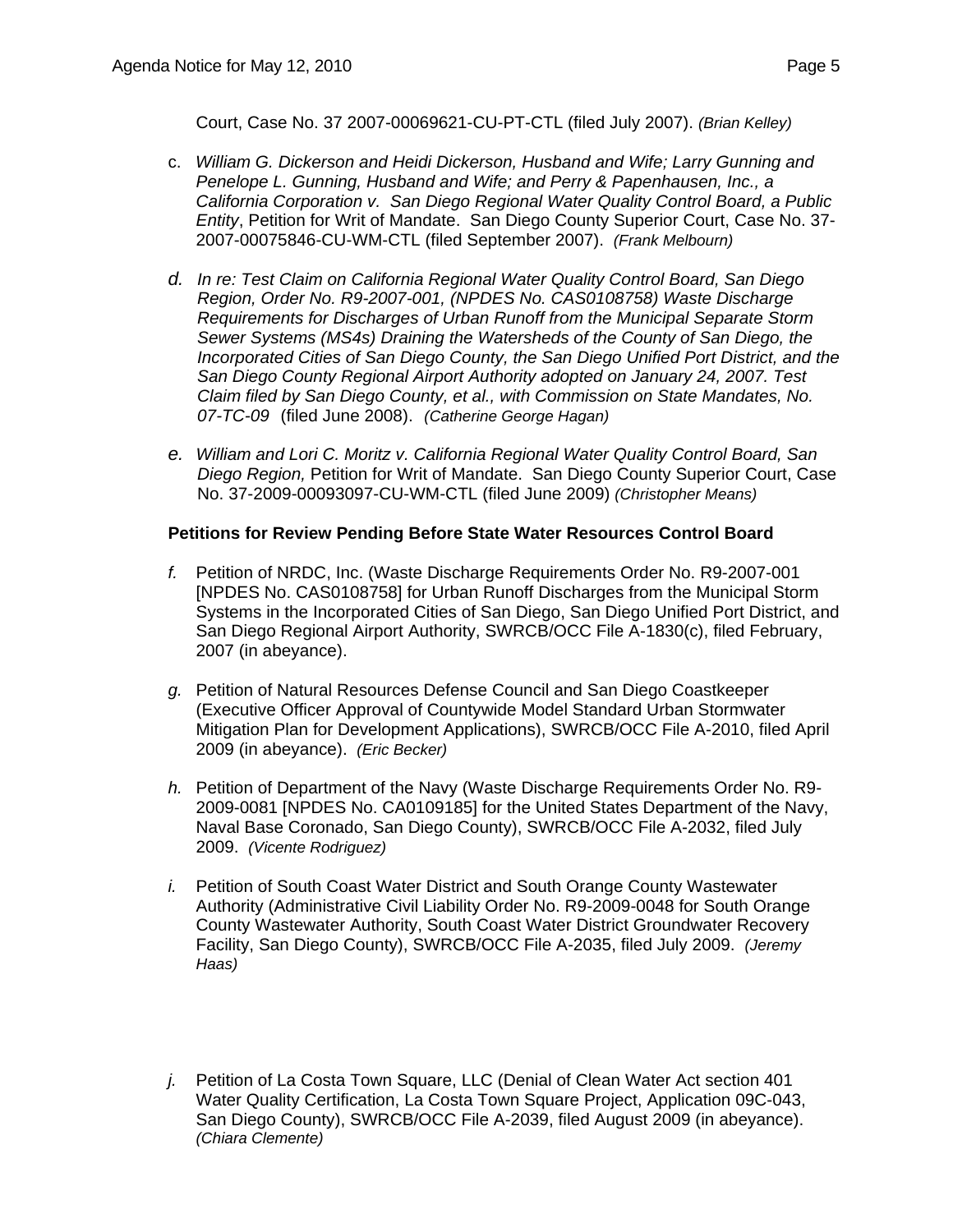- *k.* Petition of San Juan Capistrano (Revised Cleanup and Abatement Order No. R9- 2009-0124 for Chevron USA, Inc.,and the City of San Juan Capistrano at Chevron Service Station No. 9-3417, 32009 Camino Capistrano, San Juan Capistrano, Orange County), SWRCB/OCC File A-2051, filed October 2009 (in abeyance). *(Barry Pulver)*
- *l.* Petition of South Coast Water District and South Orange County Wastewater Authority (Failure to Act to Modify NPDES Permit for Brine Discharge and Groundwater Recovery Facility, San Diego County), SWRCB/OCC File A-2072, filed January 2010. *(Brian Kelley)*
- *m.* Petitions of the City of Laguna Hills, the City of Laguna Niguel, the City of San Juan Capistrano, the City of Mission Viejo, the City of San Clemente, the City of Dana Point, the City of Laguna Woods, the County of Orange and Orange County Flood Control District, the City of Aliso Viejo, the City of Lake Forest, and the City of Rancho Santa Margarita (Waste Discharge Requirements Order No. R9-2009-0002 (NPDES No. CAS0108740), Orange County Municipal Separate Storm Sewer System (MS4) Permit), SWRCB/OCC Files A-2073(a)-(j), filed January 2010 (requests to hold in abeyance). *(Ben Neill)*
- *n.* Petition of Chevron (Revised Cleanup and Abatement Order No. R9-2009-0124 for Chevron USA, Inc. at Chevron Service Station No. 9-3417, 32009 Camino Capistrano, San Juan Capistrano, Orange County), SWRCB/OCC File A-2074, filed January 2010. *(Barry Pulver)*
- *o.* Petitions of American Salvage Inc., and Consolidated Electrical Distributors (CED) and Northbrook Properties, Inc. (NPI) (Cleanup and Abatement Order No. R9-2010- 007), SWRCB/OCC Files A-2084 and 2084(a), filed February 2010 (requests to hold in abeyance). *(Lynn Berlad)*
- *p.* Petition of Vulcan Materials Company (Reconsideration of Clean Water Act Section 401 Water Quality Certification No. 08C-051 for Poway Mining Site, Vulcan Materials, San Diego County) SWRCB/OCC File A-2088, filed March 2010 (request to hold in abeyance). *(Mike Porter)*
- 19. *Closed Session* Consideration of Initiation of Litigation or Discussion of Significant Exposure to Litigation The San Diego Water Board may meet in closed session to initiate or consider initiating litigation concerning matters within its jurisdiction or to discuss significant exposure to litigation [Authorized under Government Code Section 11126(e)] *(David Gibson)*
- 20. *Closed Session* Deliberation on a Decision to be Reached Based on Evidence Introduced in a Hearing The San Diego Water Board may meet in closed session to consider evidence received in an adjudicatory hearing and to deliberate on a decision to be reached based upon that evidence [Authorized under Government Code Section 11126(c)(3)]
- 21. *Closed Session* Personnel